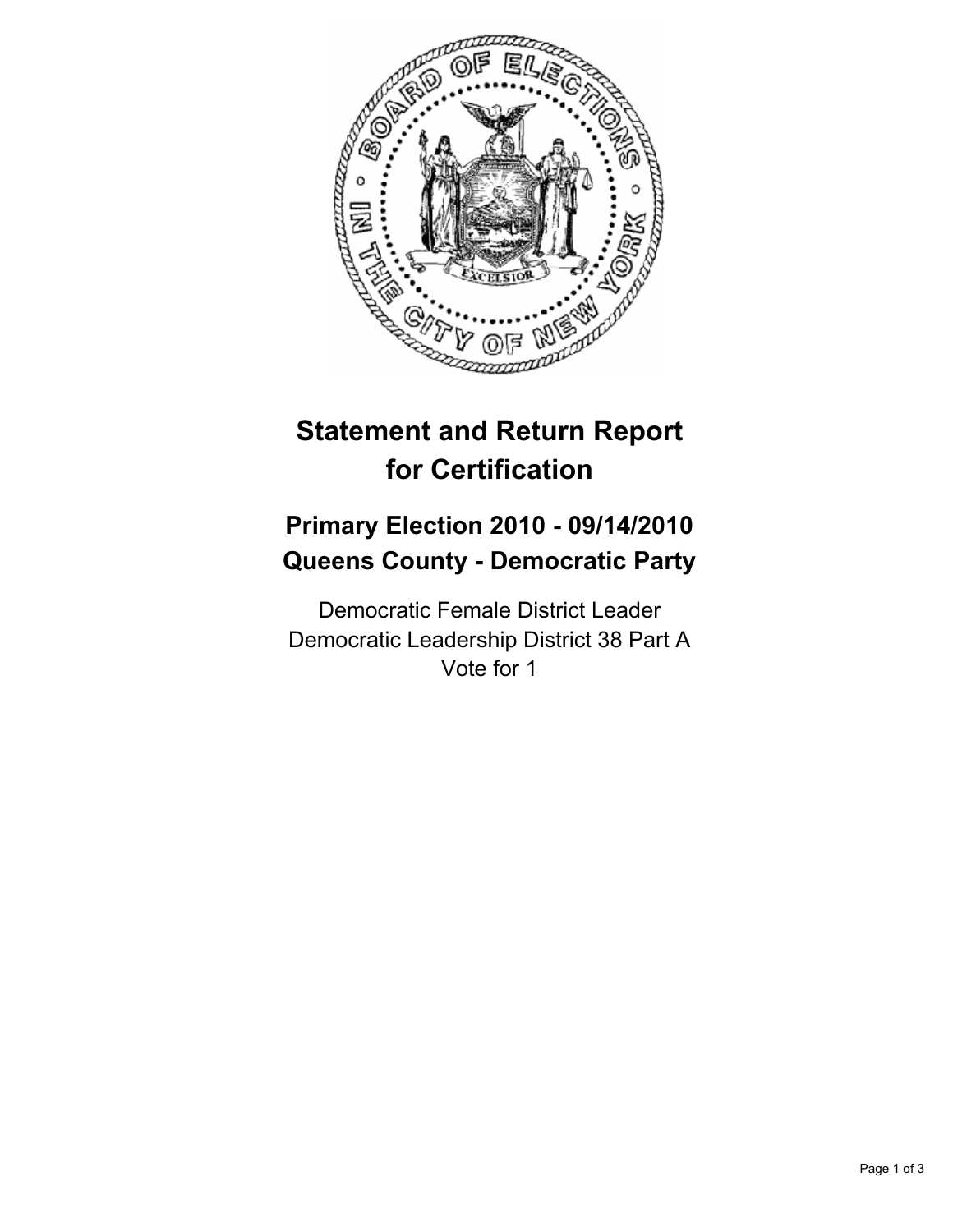

### **Assembly District 38**

| PUBLIC COUNTER             | 1.176 |
|----------------------------|-------|
| <b>EMERGENCY</b>           | 0     |
| ABSENTEE/MILITARY          | 28    |
| AFFIDAVIT                  | 8     |
| <b>ELIZABETH S CROWLEY</b> | 837   |
| ARLENE M LOMASTRO          | 179   |
| SAM LEVY (WRITE-IN)        |       |
| <b>Total Votes</b>         | 1.017 |
|                            |       |